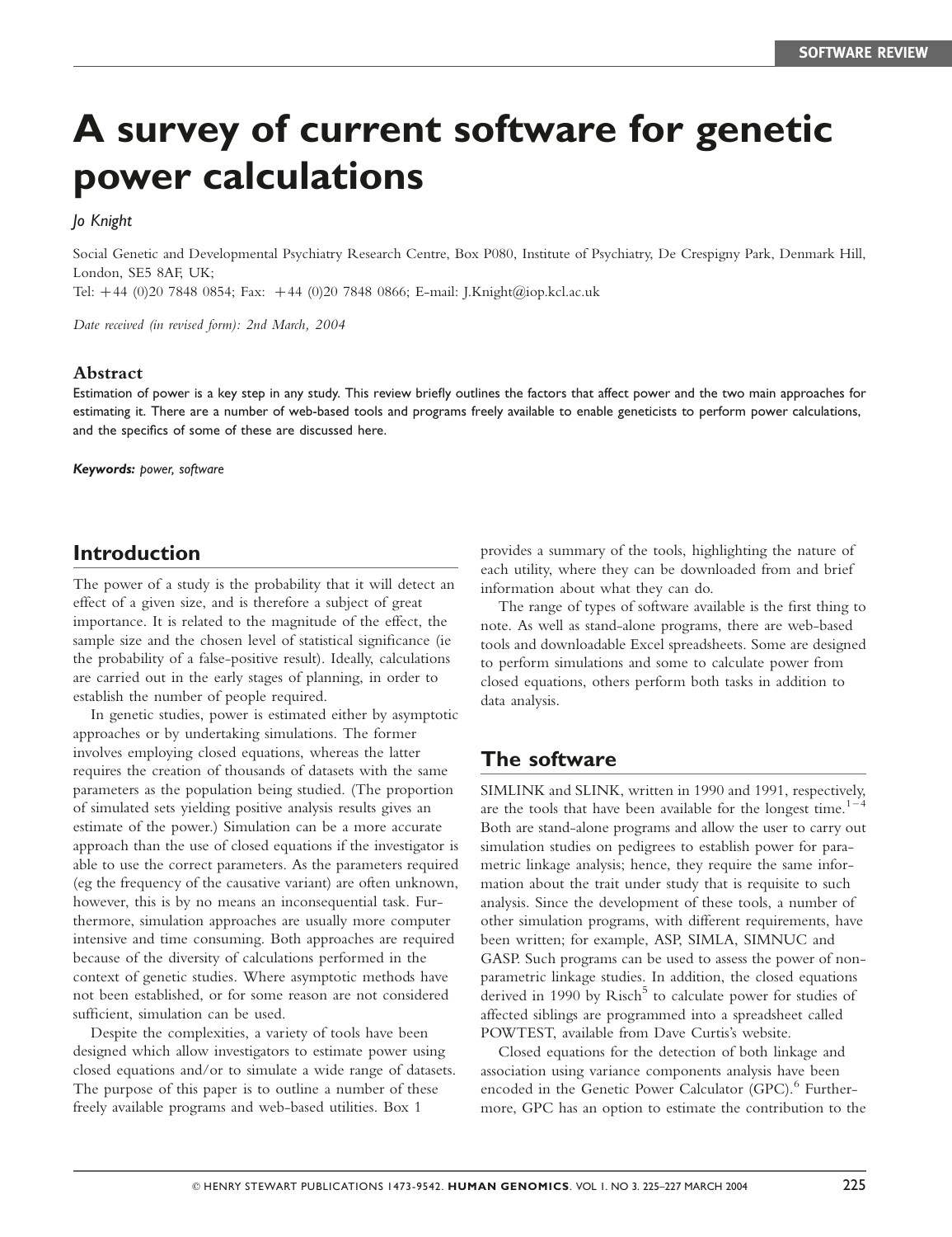#### Box 1. Summary of available tools

#### ASP, SIMLA, SIMLINK, SIMNUC, SLINK

- † Downloadable programs
- Simulation of pedigrees
- Respective website addresses:
	- o http://www.uni-kiel.de/medinfo/mitarbeiter/krawczak/download/index.html
	- o http://www.chg.duke.edu/software/simla.html
	- o http://www.sph.umich.edu/csg/boehnke/simlink.html
	- o http://linkage.rockefeller.edu/ott/simnuc.html
	- o http://watson.hgen.pitt.edu/fom-serve/cache/20.html

#### Genetic Power Calculator (GPC)

- Web-based utility
- Closed equations for linkage and association of qualitative or quantitative traits in the variance components framework; power for individual sibships with trait data and case-control; and TDT for binary traits and threshold-selected traits
- http://statgen.iop.kcl.ac.uk/gpc/

#### Merlin-Regress

- Downloadable program
- † Closed equations for expected LOD scores based on regression approaches
- http://www.sph.umich.edu/csg/abecasis/Merlin/

#### Power for Association With Errors (PAWE)

- Web-based utility
- † Closed equations for case-control association with errors
- † http://linkage.rockefeller.edu/joanne/pawe/

#### PBAT

- Downloadable program
- † Closed equation, simulation and analysis for family-based association studies
- † http://www.biostat.harvard.edu/~clange/default.htm

#### POWER

- Downloadable program
- † Closed equations for studies of interactions
- http://dceg2.cancer.gov/POWER/

#### POWTEST

- Excel spreadsheet
- † Closed equations for TDT and linkage with affected sib pairs
- † http://www.mds.qmw.ac.uk/statgen/dcurtis/software.html

#### QUANTO

- † Downloadable program
- † Closed equations for studies of interactions
- http://hydra.usc.edu/gxe/

#### TDT calculator

- Downloadable program
- † Closed equation and simulation for family-based association studies
- † http://biosun01.biostat.jhsph.edu/~wmchen/pc.html

#### UCLA stat calculator

- † Web-based utility
- † Closed equation for case control association (as well as closed equations for other non-genetic study types)
- † http://calculators.stat.ucla.edu/powercalc/binomial/case-control/b-case-control-power.php

TDT, transmission disequilbrium test